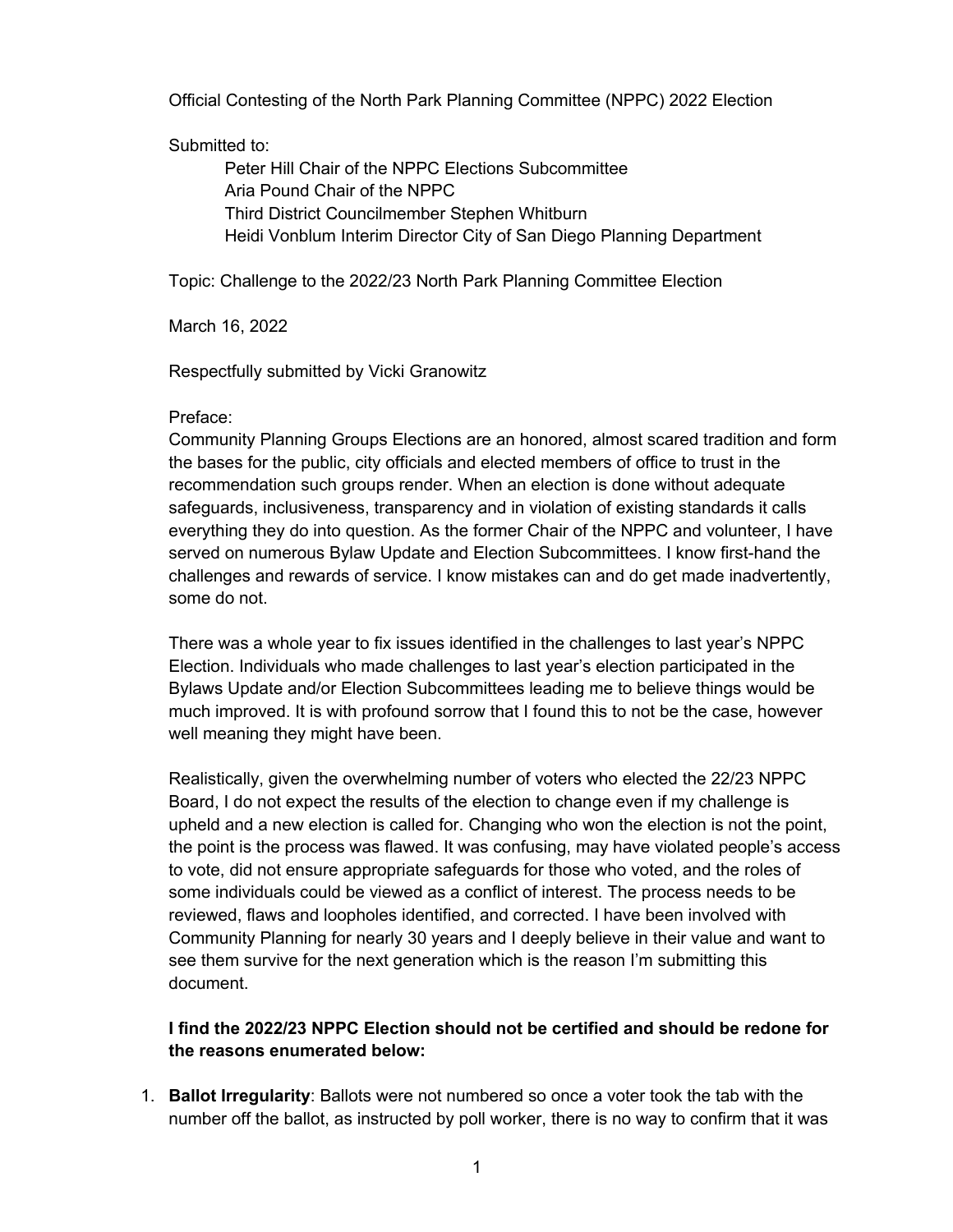counted or could be traced as is a standard operating procedure conducted by the Registrar of Voters. Numbering is done only to validate ballots were submitted by legitimate voters and you have the same number of ballots as registered voters. Not for identification purposes.

2. **Brown Act Violation**: An ad hoc subcommittee is exempt from the Brown Act only when it consists solely of members of the committee that are less than a quorum. (Section 54952(b).) When a subcommittee includes members of the public, the meetings fall under the Brown Act and must be noticed and open to the broader public.

It appears that some meetings were held that included two individuals who were not Board members. This would not have been a problem had the meetings been publicly noticed and open, they apparently were not. One of these individuals, was also the organizer of an election slate which is also problematic. Who knows what malfeasance might have occurred outside the public gaze? Even if it wasn't, the process gets undermined and trust in the CPG gets diminished. There were further rumors about serial emails being exchanged, I really don't know. Rumors are never a good thing, and they flourish when a process lacks transparency and trustworthiness. These were critical meetings where the election process was nearly finalized. Did the subcommittee make decisions that adversely affected the election? It is highly likely that public participation would have changed the election procedures.

- 3. **Bylaws Violation, Online Voter Registration**: The Bylaws and common sense require that ALL voters establish their eligibility to vote with (1) proof of identity (a photo ID) AND (2) proof of eligibility (ID or other document with qualifying address.) (Art. V, Section 5.A.5.b). The subcommittee approved an online registration form that allowed voters to register and establish eligibility with only a document and no photo ID to establish identity. This allowed people to vote without proving their identity. There is no way to know if these voters were eligible without this step.
	- a. To be specific: The form required a picture ID with a North Park address or another document that had your name and North Park address on it. You could do one or the other*. In fact, I registered and voted online without sending a picture ID only a water bill*.

#### **This violation is so egregious it alone should invalidate the 2022 NPPC Election**.

- 4. **Bylaws Violation, Voter Registration**: The Bylaws require that the Election Subcommittee "allow voters to establish eligibility to vote after the formation of the Election Subcommittee and through any voting period, as specified by the subcommittee." (Art. V, Section 5.A.5) This year, the subcommittee did not allow voter registration throughout the online voting period. Instead, voter registration closed entirely before the online voting period. This decision made it more difficult to vote online, which primarily affects working families without time to attend the in-person voting periods. It is impossible to calculate how many more people would have voted if online voter registration was open for the full time.
	- a. To further clarify and suggest: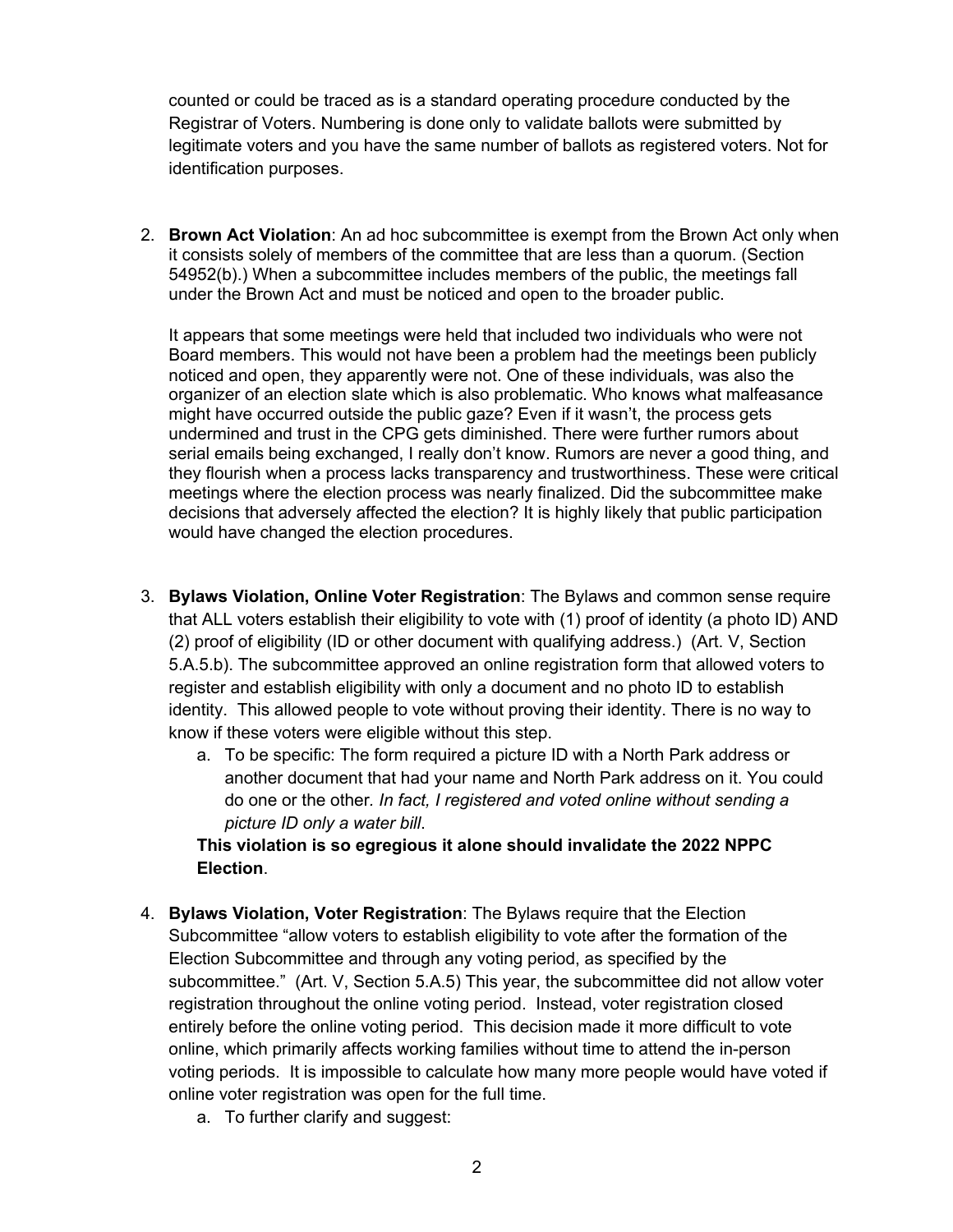- i. The Election Subcommittee made a capricious distinction to close online voting early. This disenfranchised potential voters who could not make a meeting. According to sources this was done to allow processing of online registrations.
- ii. There is no need to have an early registration process. Historically the registration process was to assure attendance at meetings as well as eligibility. Since there is no longer a meeting requirement, there is no need for registration, just establishing eligibility.
- iii. Online voting should have been a one-time two-step process with a potential voter establishing eligibility (by uploading a picture ID with a North Park address or a picture ID and a document with their name and a North Park address (if their picture ID did not include a North Park address) and then voting at the same time, just like in person voting. Software could have been created to do such a process or it could have been done manually.
- iv. Letting a subcommittee "establish voting period" allows for confusion and potential manipulation. In the past voting times have always been fixed to allow for certainty. Technology can be created to follow this time-honored process.
- v. New Bylaws were approved in November, knowing the problem's we had last year there is no excuse for not stating the exact time for voting clearly in the bylaws.
- vi. Concerns with the amount of time taken with voter's ID's. This information should have been quickly reviewed and returned to voter. It either confirms eligibility or not. Individuals expressed concern to me that this information might have been keep on file for no reason. Again, there is no need to have a registration process other than proving eligibility at time of voting.
- 5. **Bylaws Violation, Voting Flexibility**. The Bylaws provide that if a person registers to vote online but is unable to submit an online ballot, they may vote in person. (Art. V, Section 5.B.3.) However, the voting registration form stated that once a person selected online voting, "your voting preference is [sic] cannot be changed after submitting this form." This is confusing & contradictory at best and could preclude someone from voting.
- 6. **Bylaws Violation, Voting Guide Disenfranchisement**: The Bylaws allow for property owners who do not reside in North Park to vote. (Art. III, Section 2(2).) For both candidates and voters, the voting guide posted for the public refers only to residents and business owners and does not allow for voting by property owners who do not reside in North Park. Any property owner who read this guide would believe they were not eligible to vote and disenfranchised possible voters. See excerpt from Voting Guide included immediately below.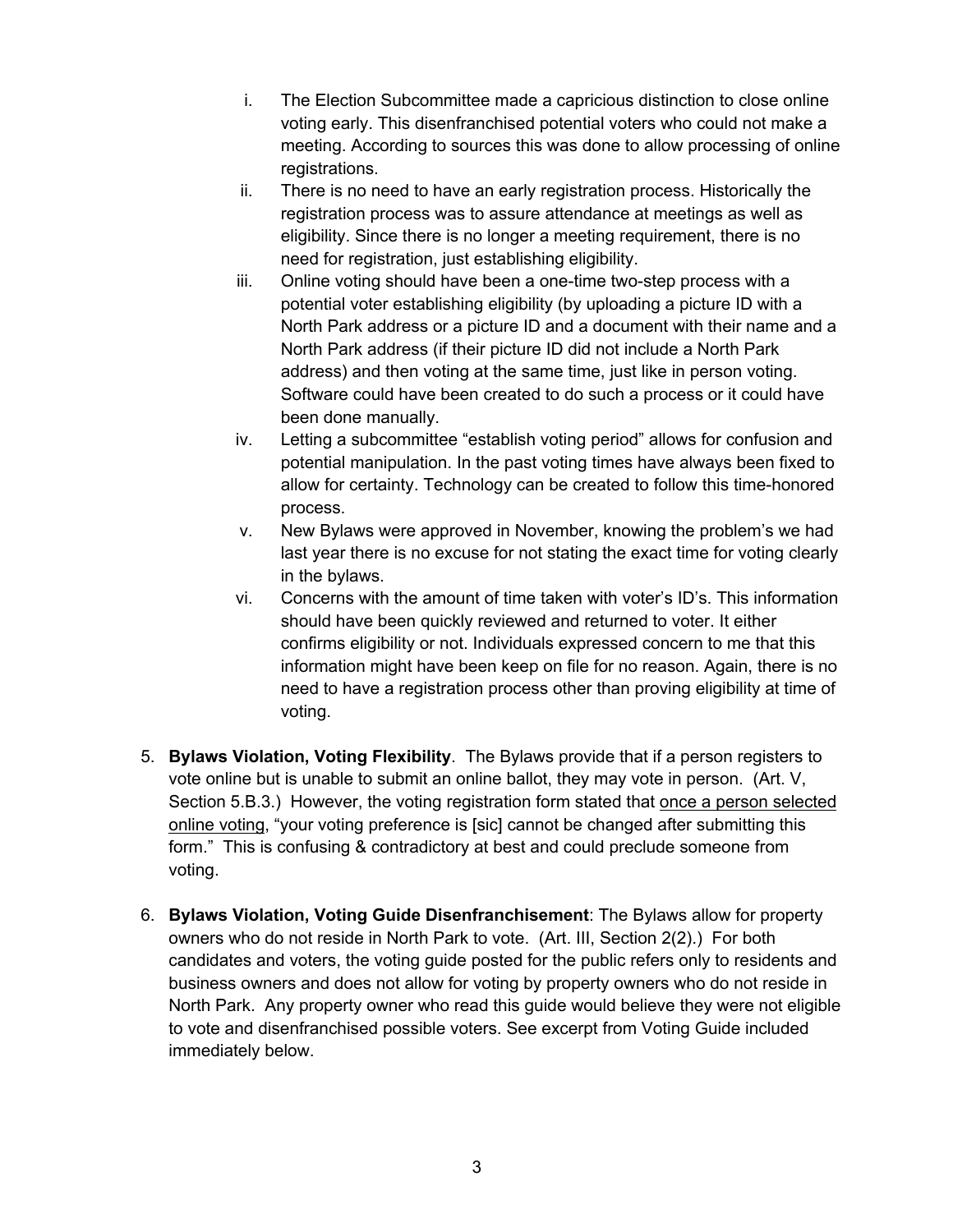## do I have to register before I can vote?

YES, you have to register as a North Park Resident/Business Owner before you can vote. You can register ONLINE or at one of the IN-PERSON events. See below for more information.

# <u>what are the candidate requirements?</u>

- you must submit CANDIDATE information by Tuesday, Feb 15th, 6:30pm
- you must live within the North Park boundaries and/or own a business within the North Park boundaries
- 7. **Brown Act/Bylaws Violation, Voting Guide**: The Bylaws require the subcommittee to present the voting guide at the February meeting. (Art. V, Section 5.A.2.) This year, the subcommittee continued to change the voting guide after the February meeting, and it appears it was not finalized by a Board action. This likely affected the election as voters where not certain which procedures would apply nor were the final procedures vetted in public or by the full Board. I could not find a copy of the draft or final Voting Guide posted on the NPPC website.
- 8. **Brown Act/Bylaws Violation, No Subcommittee Minutes**: Every meeting, including subcommittees, must be memorialized in approved minutes. (Art. VI, Section  $2(a)(v)$ ) and Section 2(d)(iii). As I could find no Election Subcommittee Committee Minutes posted anywhere. It can be surmised that the election subcommittee did not prepare minutes from their meetings or, if they did, they were never posted (either draft or approved) publicly for review as required by the NPPC bylaws. This prevents the public from knowing that the voting procedures were approved and who supported them. Further, while it is true some actions by a subcommittee do not need Board approval. In general, NPPC Board should approved the actions of the Election Subcommittee requiring something as essential to the healthy running of a CPG as Election Procedures additionally actions are not considered valid until the Board blesses them. I have no idea how many meetings where held, or who attended
	- a. It appears that no final Election Procedures wherever presented to the public for review or approved by the NPPC Board. I could not find them posted online, although I think I received a final version via email.
- **9. Bylaws Violation, No Announcement of Right to or How to Challenge the Election:**  Following the announcement of the Election Results there has always been a statement, made that someone has 24 hours to challenge the election to the Chair of the Election subcommittee. The bylaws do not seem to require this be announced although traditionally it has always occurred, until this election. (To the best of my recollection and in my 25+ years of NPPC election watching it has always occurred.)
- **10. Conflict of Interest, Election Subcommittee**: The Bylaws prohibit candidates from serving on the Election Subcommittee to avoid conflicts of interest. I do not make the following statements lightly. This year, there was an individual who served on the Election Subcommittee who had a conflict and should not have served. It is true, this individual was not a candidate, however it is well known that she organized and lead one